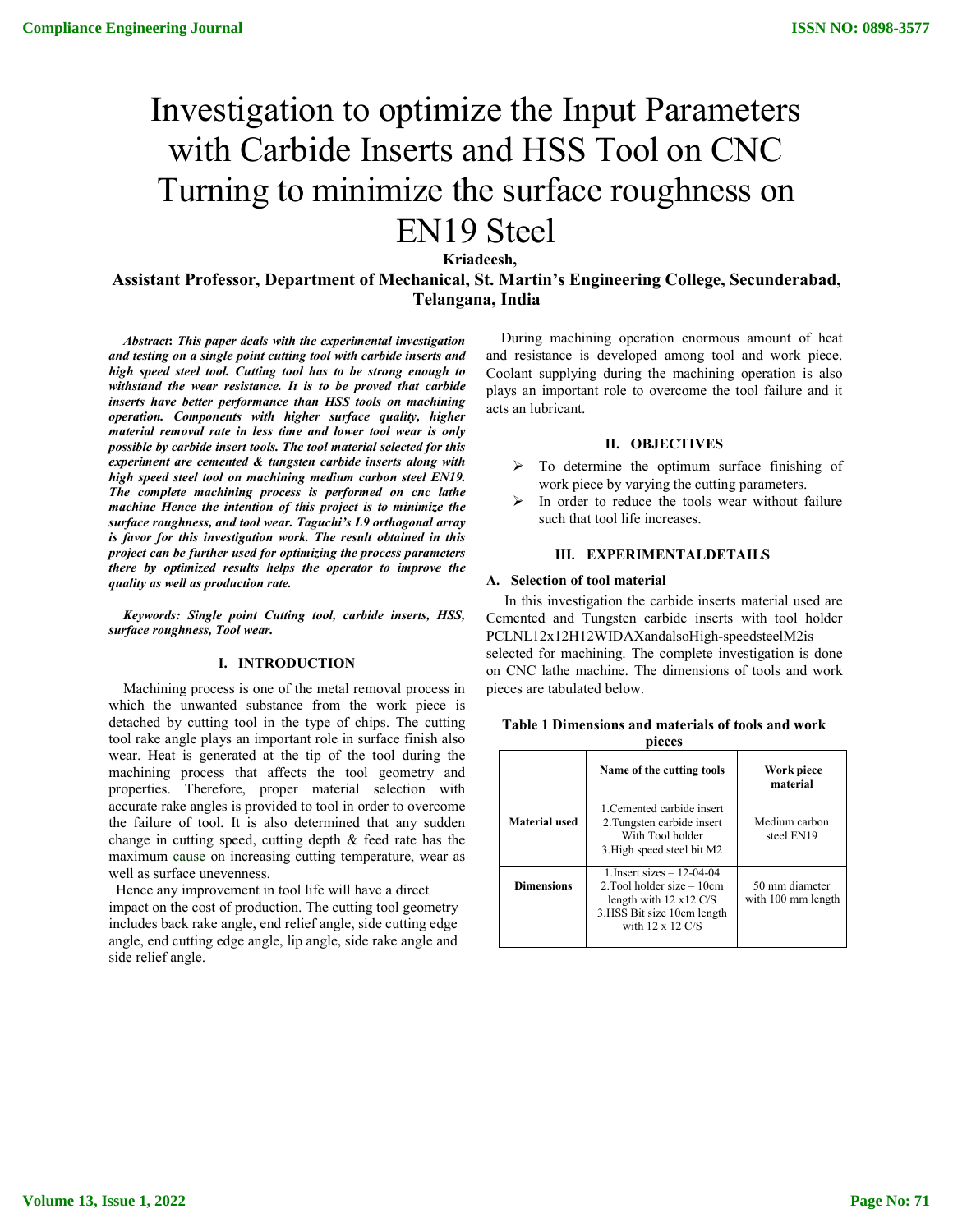

**Fig 1. Different cutting tools**

## **B. Selection of work piece material**

The work piece substance preferred for this experimental investigation is Medium carbon steel EN19. It is also designated in AISI 4140 alloy steel. EN19 steel is most widely available in market and industries. The demand for this material is more in many sectors because it has wide spread application in automobile parts, gears, spindles, shafts, axles, bolts, pinions, and also in machinery equipment. The raw material selected is in the form of rods with dimension 50 mm diameter and 100 mm length.





**Fig 3. Work pieces after machining (EN19 Steel)**

AISI 4140 alloy steel be heated at  $845^{\circ}$ C and quenched in oil. Before is hardened it is normalized by heating at  $913^0C$ for a long time. It is hot worked at  $816$  to  $1038^0C$ . The composition of medium carbon steel EN19 is presented in below table.

## **IV. EXPERIMENTAL UNIT**

The practical experiment is conducted on CNC lathe turning center on EN19 medium carbon steel. All the trials are conducted with varying cutting factors like cutting depth feed rate and spindle speed respectively. The below fig represent the machining operation on CNC turning lathe as follows.



**Fig 4. Experimental unit**

## **3.1 Surface roughness measurement**

Roughness can be checked by physical judgment beside a "surface roughness comparator" a trial of known surface unevenness. Surface unevenness often summarized to roughness, is a component of surface texture.. If these abnormalities are large, the surface is irregular; if they are slight, the surface is level.



**Fig 5. surface roughness tester**

## **V. EXPERIMENTAL RESULTS**

The experimental results achieved after performing the experiments as below the input parameters on CNC turning lathe machine.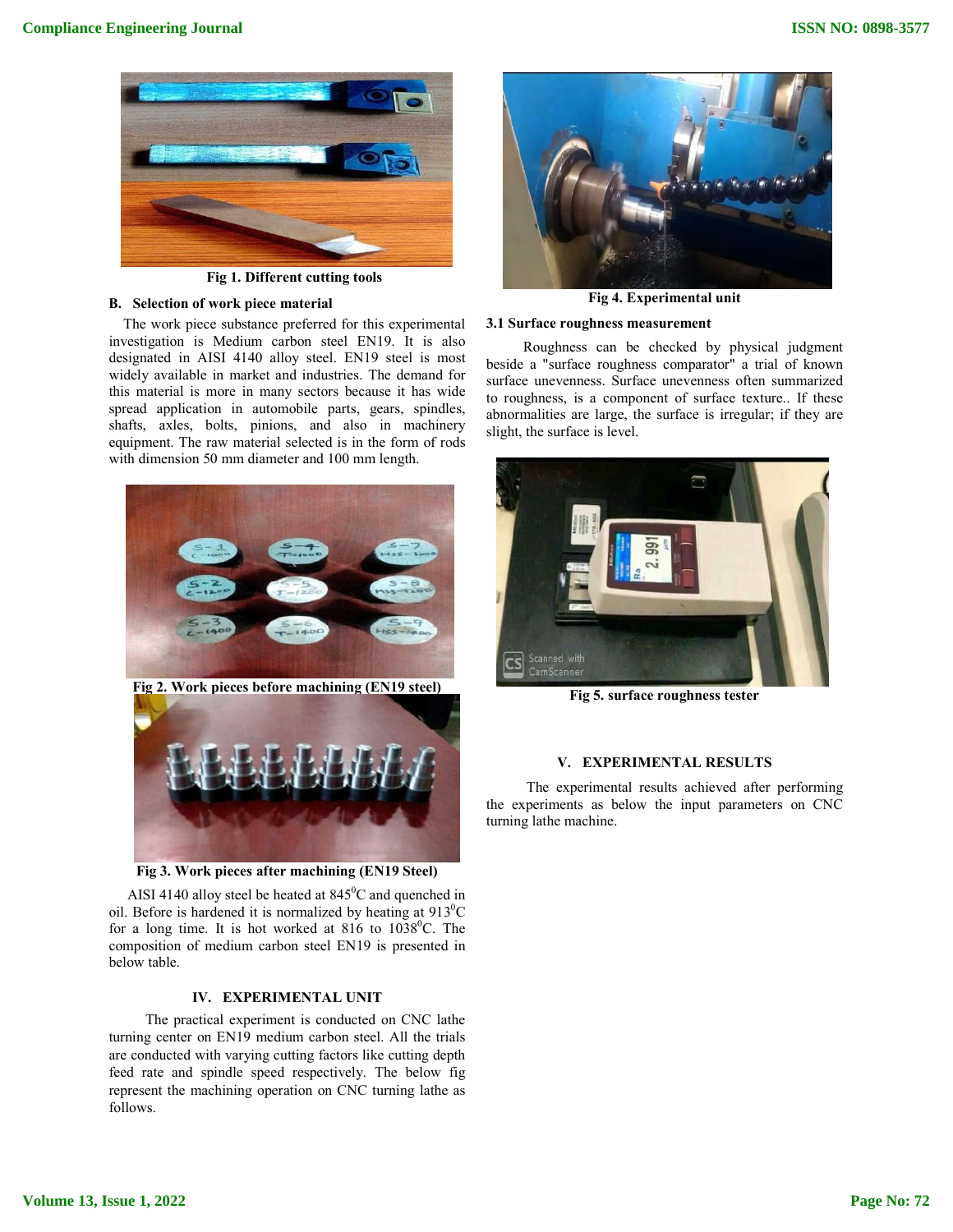| SL.NO        | <b>TOOL</b><br><b>MATERIAL</b><br><b>USED</b> | <b>SPINDLE</b><br><b>SPEED</b><br>(rpm) | FEED<br><b>RATE</b><br>(mm/rev) | <b>DEPTH</b><br><b>OF CUT</b><br>(mm) | <b>SURFACE</b><br><b>FINISH Ra</b><br>$(u_m)$ |
|--------------|-----------------------------------------------|-----------------------------------------|---------------------------------|---------------------------------------|-----------------------------------------------|
| $\mathbf{1}$ | Cemented carbide                              | 1000                                    | 0.15                            | 0.50                                  | 1.423                                         |
| 2            | Cemented carbide                              | 1000                                    | 0.20                            | 0.75                                  | 2.191                                         |
| 3            | Cemented carbide                              | 1000                                    | 0.25                            | 1.00                                  | 1.671                                         |
| 4            | Cemented carbide                              | 1200                                    | 0.15                            | 0.75                                  | 2.963                                         |
| 5            | Cemented carbide                              | 1200                                    | 0.20                            | 1.00                                  | 2.412                                         |
| 6            | Cemented carbide                              | 1200                                    | 0.25                            | 0.50                                  | 1.144                                         |
| 7            | Cemented carbide                              | 1400                                    | 0.15                            | 1.00                                  | 3.068                                         |
| 8            | Cemented carbide                              | 1400                                    | 0.20                            | 0.50                                  | 2.412                                         |
| 9            | Cemented carbide                              | 1400                                    | 0.25                            | 0.75                                  | 1.244                                         |

**Table 2 Cemented carbide insert tool experimentalresults**

**Table 3 Tungsten carbide insert tool experimental results**

| SL.NO          | <b>TOOL</b><br><b>MATERIAL</b><br><b>USED</b> | <b>SPINDLE</b><br><b>SPEED</b><br>(rpm) | <b>FEED</b><br><b>RATE</b><br>(mm/rev) | <b>DEPTH</b><br><b>OF CUT</b><br>(mm) | <b>SURFACE</b><br><b>FINISH Ra</b><br>$(u_m)$ |
|----------------|-----------------------------------------------|-----------------------------------------|----------------------------------------|---------------------------------------|-----------------------------------------------|
| 1              | Tungsten carbide                              | 1000                                    | 0.15                                   | 0.50                                  | 3.882                                         |
| $\mathfrak{D}$ | Tungsten carbide                              | 1000                                    | 0.20                                   | 0.75                                  | 2.944                                         |
| 3              | Tungsten carbide                              | 1000                                    | 0.25                                   | 1.00                                  | 1.638                                         |
| $\overline{4}$ | Tungsten carbide                              | 1200                                    | 0.15                                   | 0.75                                  | 2.908                                         |
| 5              | Tungsten carbide                              | 1200                                    | 0.20                                   | 1.00                                  | 2.249                                         |
| 6              | Tungsten carbide                              | 1200                                    | 0.25                                   | 0.50                                  | 2.387                                         |
| 7              | Tungsten carbide                              | 1400                                    | 0.15                                   | 1.00                                  | 2.892                                         |
| 8              | Tungsten carbide                              | 1400                                    | 0.20                                   | 0.50                                  | 2.338                                         |
| 9              | Tungsten carbide                              | 1400                                    | 0.25                                   | 0.75                                  | 0.905                                         |

## **Table 4 High speed steel tool experimental results**

| SL.NO          | <b>TOOL</b><br><b>MATERIAL</b><br><b>USED</b> | <b>SPINDLE</b><br><b>SPEED</b><br>(rpm) | <b>FEED</b><br><b>RATE</b><br>(mm/rev) | <b>DEPTH OF</b><br><b>CUT</b><br>(mm) | <b>SURFACE</b><br><b>FINISH Ra</b><br>(um) |
|----------------|-----------------------------------------------|-----------------------------------------|----------------------------------------|---------------------------------------|--------------------------------------------|
| 1              | <b>HSS</b>                                    | 1000                                    | 0.15                                   | 0.50                                  | 1.640                                      |
| $\overline{2}$ | <b>HSS</b>                                    | 1000                                    | 0.20                                   | 0.75                                  | 2.770                                      |
| 3              | <b>HSS</b>                                    | 1000                                    | 0.25                                   | 1.00                                  | 1.844                                      |
| $\overline{4}$ | <b>HSS</b>                                    | 1200                                    | 0.15                                   | 0.75                                  | 0.916                                      |
| 5              | <b>HSS</b>                                    | 1200                                    | 0.20                                   | 1.00                                  | 2.225                                      |
| 6              | <b>HSS</b>                                    | 1200                                    | 0.25                                   | 0.50                                  | 1.512                                      |
| 7              | <b>HSS</b>                                    | 1400                                    | 0.15                                   | 1.00                                  | 4.415                                      |
| 8              | <b>HSS</b>                                    | 1400                                    | 0.20                                   | 0.50                                  | 4.050                                      |
| 9              | <b>HSS</b>                                    | 1400                                    | 0.25                                   | 0.75                                  | 3.695                                      |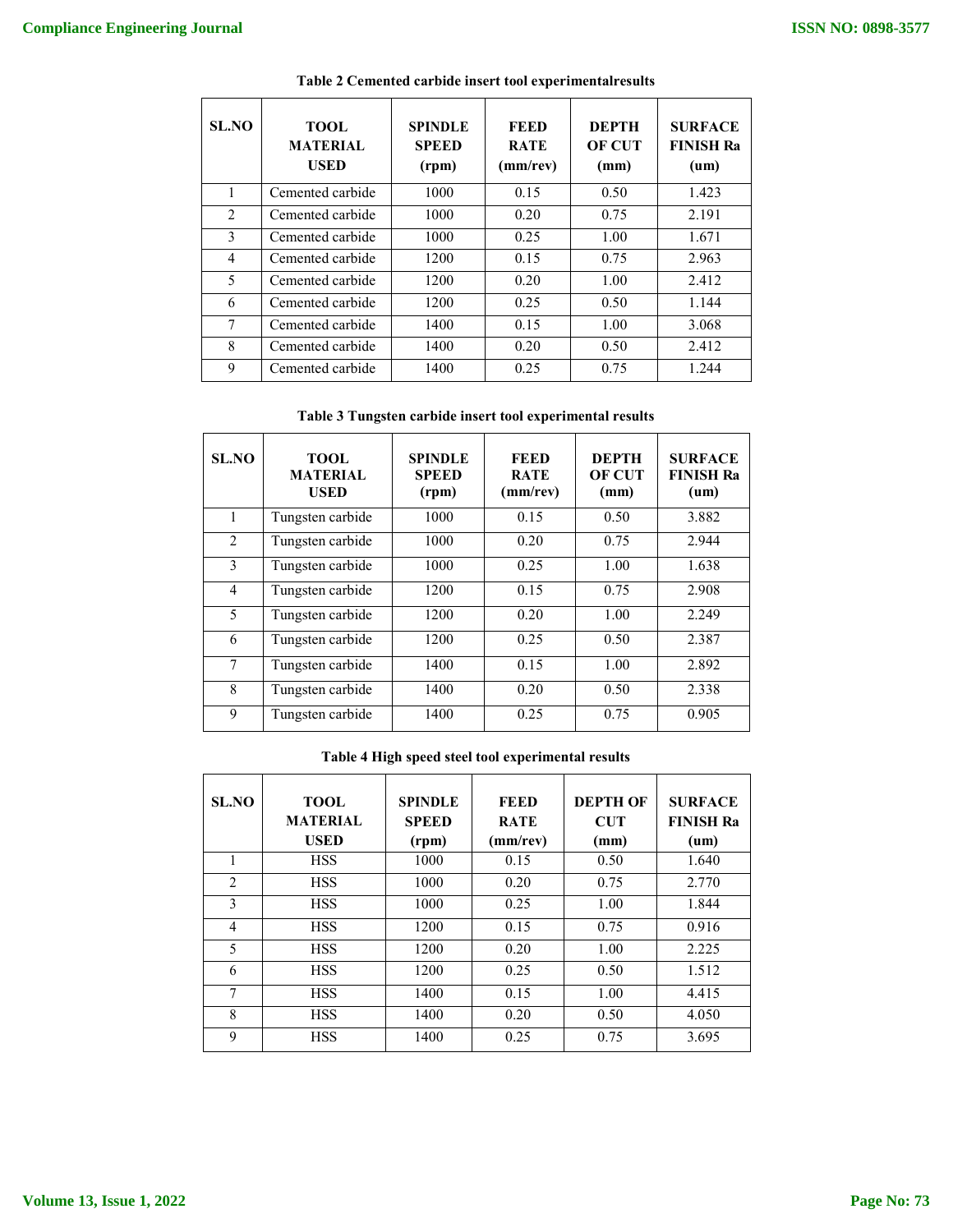## **VI. RESULT ANDDISCUSSION**

## **6. ANALYSIS OF VARIANCE(ANOVA) Statistical analysis of surface roughness for cemented carbide tool**

It indicates that feed rate is the most important factor for surface roughness which has p- value of 0.228. Statistical ANOVA is shown in below table 5*.*

Table 5 surface unevenness ANOVA table

| <b>Basis</b>     | DF | Adj SS | Adj MS | F-Value | P-Value |
|------------------|----|--------|--------|---------|---------|
| Spindle<br>speed | 2  | 0.4039 | 0.2020 | 0.60    | 0.624   |
| Feed rate        | 2  | 2.2730 | 1.1365 | 3.39    | 0.228   |
| Cutting<br>depth | 2  | 0.8109 | 0.4055 | 1.21    | 0.453   |
| fault            | 2  | 0.6706 | 0.3353 |         |         |
| Total            | 8  | 4.1584 |        |         |         |

The interaction plot as shown in the figure examines that as the speed and feed increases surface roughness rises so as the feed and cutting depth reduces surface unevenness decreases.



**Fig 6. Surface unevenness Interaction plot**

**Statistical analysis of surface roughness fortungstencarbidetool**

**Table 6 ANOVA table for surface unevenness**

|                  |     |        |        |         | P-Valu |
|------------------|-----|--------|--------|---------|--------|
| <b>Basis</b>     | DF  | Adj SS | Adj MS | F-Value | e      |
| Spindle<br>speed | 2.0 | 0.9101 | 0.4551 | 2.52    | 0.284  |
| Feed<br>rate     | 2.0 | 3.7912 | 1.8956 | 10.48   | 0.087  |
| Cutting<br>depth | 2.0 | 0.7557 | 0.3778 | 2.09    | 0.324  |
| fault            | 2.0 | 0.3617 | 0.1808 |         |        |
| Total            | 8   | 5.8186 |        |         |        |



## **Statistical analysis of surface roughness for High Speed steel tool**

**Table 7 surface unevenness ANOVA table**

| <b>Basis</b>     | DF             | Adj SS  | Adj MS | F-Value | P-Value |
|------------------|----------------|---------|--------|---------|---------|
| Spindle<br>speed | $\mathfrak{D}$ | 10.4221 | 5.2111 | 17.32   | 0.055   |
| Feed<br>rate     | $\overline{2}$ | 0.9204  | 0.4602 | 1.53    | 0.395   |
| Cutting<br>depth | $\mathfrak{D}$ | 0.3214  | 0.1607 | 0.53    | 0.652   |
| fault            | $\mathfrak{D}$ | 0.6018  | 0.3009 |         |         |
| Total            | 8              | 12.2657 |        |         |         |



**Fig 8. Interaction plot for surface roughness Statistical analysis of MRR for cementedcarbidetool**Itindicatesthatallthecuttingparametersl ikespindlespeed, feed rate and cutting depth are the significantfactors.

Statistical ANOVA is shown in below table.